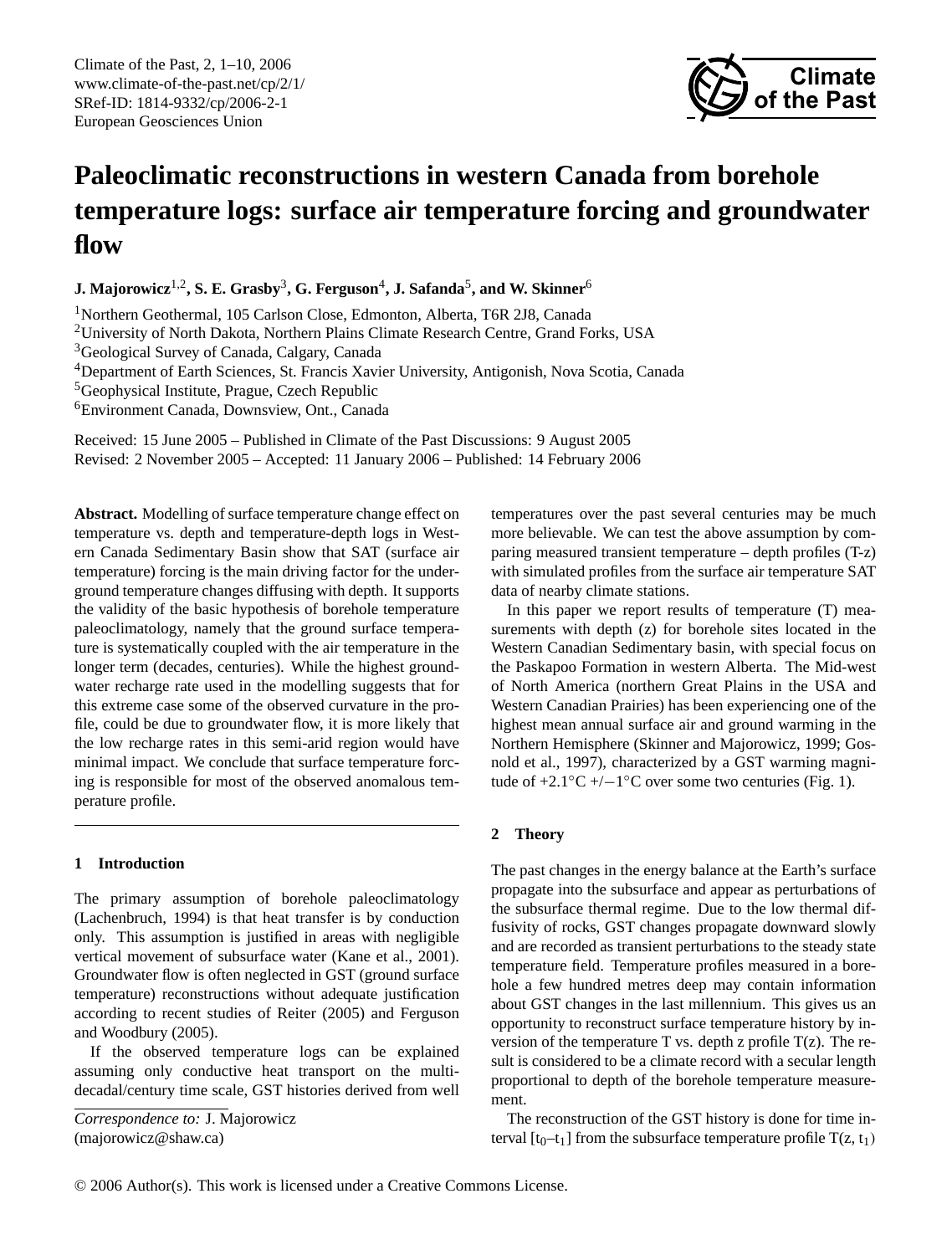

**Fig. 1.** The location of the study area (within Western Canadian Sedimentary basin in Alberta and Saskatchewan) is shown against the map of latest warming/cooling amplitude within the last 200 years from well temperature data location of which is shown by black dots. This amplitude was determined using a priori "ramp" model described in Lachenbruch (1994). Study area is well within high warming area called here MWWA (mid-west warming anomaly). Contours are in degrees C.

measured between the surface and depth  $z_b$  at time  $t_1$ . It implicitly requires that the perturbations in  $T(z,t)$  caused by the GST variation before time  $t_0$  cannot be distinguished from the steady-state field within the depth interval  $[0, z_b]$  at time  $t_1$ . This requirement can be satisfied by considering  $t_0$  sufficiently far away from  $t_1$ .

The GST change will produce a disturbance to an otherwise linear portion of the well temperature profile assuming constant conductivity K and diffusivity a. The linear portion of the well temperature profile represents steady flow of heat Q from the earth's interior according to Fourier relation:

$$
Q = -kG_o \tag{1}
$$

Where k is thermal conductivity and  $G<sub>o</sub>$  is thermal gradient.

Extrapolation of the linear portion of thermal profile controlled by deep heat flow Qand thermal conductivity k to the surface  $z_o$  yields the intercept temperature  $T(z_o)$ . The deviation of the measured temperature profile  $T(z)$  from the extrapolated linear profile results in temperature anomaly  $\Delta T(z)$ , which in the simplest interpretation represents the response of the ground to recent rise of the mean annual surface temperature from a previous long-term value  $T(z_0)$ (positive anomaly values) or recent cooling (in case of negative anomaly). The combination of subsequent warming and cooling events complicates the disturbing signal with depth.

Heterogeneities in rock properties and three-dimensional effects limit resolution of the details of  $T(z, t)$ , where t is time, however, a one dimensional model is capable of resolving the general magnitude of recent temperature changes and timing of its onset. In the simple one-dimensional transient model of the effects of surface GST change upon temperature depth, the assumption of homogenous sub-surface media is a simplification. Temperature change with depth and time can be written as:

$$
T(z, t) = T(zo) + Goz + \Delta T(z, t)
$$
\n(2)

where  $\Delta T(z, t)$  represents the response of the ground to recent mean annual warming or cooling of the surface from the previous long term value  $T(z_o)$ , and  $\Delta T(z,t)$  is governed by the differential equation

$$
d^2\Delta T(z,t)/dz^2 = 1/\kappa dT/dt \tag{3}
$$

where  $\kappa = k' \rho$  c is thermal diffusivity,  $\rho$  is density and c is heat capacity.

We can simulate the transient subsurface temperature changes caused by the ground surface temperature variations by using the SAT series under the assumption that the mean difference between the ground and air temperatures is constant through time. We consider annual means  $T_i$  of the SAT as a ground surface forcing function. POM (pre-observational mean) surface temperature needs to be assumed.

The forcing function consisted of a series of N jumps of amplitude  $\Delta T_i = T_i - T_{i-1}$  at times  $t_i$  before the borehole temperature measurement. The subsurface temperature response T to this forcing at depth  $z$  was (Carslaw and Jaeger, 1959)

$$
T(z) = \sum_{i=1-N} \Delta T_i \times erf\,(z/\sqrt{4\kappa t_i})
$$
\n(4)

Where,  $\kappa$  is thermal diffusivity and *erfc* is the complementary error function. This calculation depends on one free parameter, the mean long-term temperature  $T<sub>o</sub>$  before the first change at time  $t_1$ . Parameter  $T<sub>o</sub>$  is the pre-observational mean (POM).

In general, mean annual ground surface temperature tracks the mean annual surface air temperatures taken at screen height (1.5 m above the surface of the ground), on the long scale (Baker and Ruschy, 1993; Putnam and Chapman, 1996, and Majorowicz and Skinner, 1997). However, this relation between ground surface temperature (GST) warming reconstructed from borehole T-z profiles and surface air temperature (SAT) warming has been questioned by Mann and Schmidt (2003). Mann and Schmidt (2003) argue that the ground does not "see" much of the cold winter air cooling in the presence of snow cover because of insulation and reflection of incoming radiation, resulting in potential loss of information of cold-season temperature variations in the reconstructed GST history. Annual means derived from GST are usually higher than the ones from SAT,as the snow cover reduces the heat loss (Lachenbruch, 1994; Schmidt et al., 2001; Stieglitz et al., 2003). The magnitude of the difference between the mean annual ground surface and surface air temperatures depends on snow cover or the content of soil moisture at the beginning of the freezing season. Assuming that departures between ground and air temperatures change randomly from year to year and their mean values do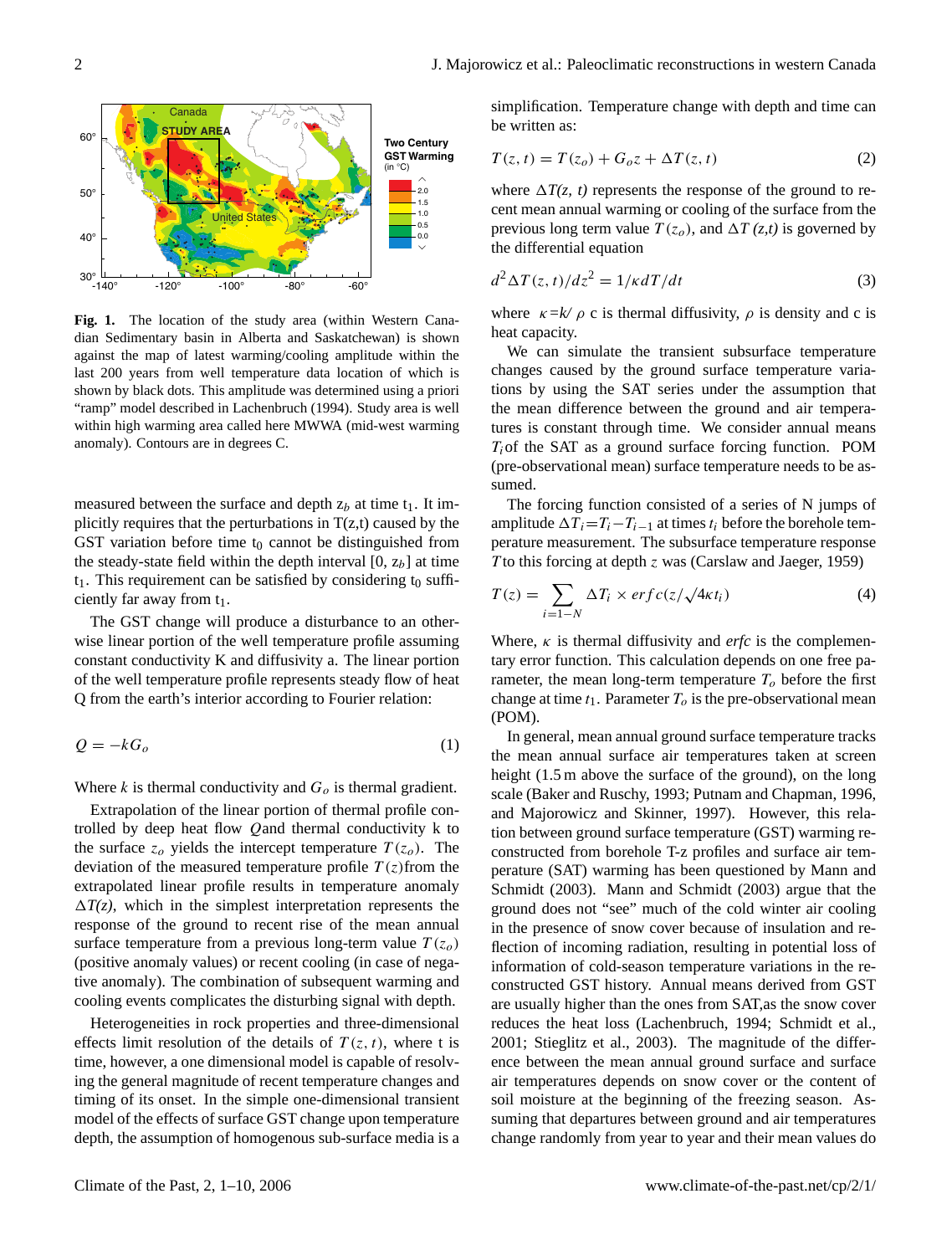

**Fig. 2.** Rate of temperature change for the 1920–1990 A.D. calculated from 51 temperature logs in Alberta and S. Saskatchewan using functional space inversion of Shen and Beck (1991).

not change on the time scale of the GST history reconstruction, then the present interpretation of the GST history as a first order estimate of the air temperature history is correct (Putnam and Chapman, 1996; Cermak et al., 2003, Beltrami, 2001; Schmidt et al., 2001; Gonzalez-Rouco et al., 2003). Modelling done by Gonzalez-Rouco et al. (2003) shows that at long time scales terrestrial deep annual soil temperature changes are a good proxy for annual surface air temperature (SAT), and their variations are almost indistinguishable from each other.

Factors like deforestation or forest fires can also significantly change surface temperature and influence underground temperature regimes (Majorowicz and Skinner, 1997; Lewis and Skinner, 2003; Skinner and Majorowicz, 1999). Such changes of the land surface are sometimes not well known and their contribution to the warming/cooling of the surface are not easily separated from the irradiative forcing. In most cases the information about the location of the well and analysis of history of land use in the area can be used to eliminate unwanted logs. Similar to the influence of groundwater flow upon T-z, these effects are difficult to separate from the effects of surface warming on T-z curvature (Reiter, 2005; Ferguson and Woodbury, 2005). All of these (surface warming due to climatic change, changes related to land use, hydrodynamic effects etc.) can influence the behavior of sub-



**Fig. 3.** Temperature logs in Paskapoo Fm area in Alberta. Logs done in 1992 are marked by numbers with mark, such as  $1$ ';2'...; 2004 logs are marked by numbers only, such as  $1,2,...$ .

# **3 Temperature-depth and surface air temperature (SAT) data**

Temperature logs were taken in 51 wells through the prairies (Fig. 2) using portable logging equipment with a thermistor probe. The location of wells logged within the Paskapoo area is shown in Fig. 2. Paskapoo well logs are shown in Fig. 3. Locations of other wells with temperature logs are also shown in Fig. 2. Temperature measurements were made between 1991–1995 and as recently as 2004 .The temperaturedepth data were used to infer magnitude of recent ground surface temperature (GST) warming (1920–1990 A.D) using the approach described in Majorowicz et al. (2002).

Temperature measurements were made with a thermistor probe calibrated to 0.01◦C (relative change) and 0.03◦C (absolute value). The probe was attached to 500 m cable on a portable, manually operated winch. The measurements were taken at discrete intervals (2 m and 5 m for the oldest log) in observational wells with no disturbances for decades. These wells monitor piezometric water levels only and no other activities are known after well drilling ceased (before 1980). This ensures that thermal equilibrium exists between water in the well and the surrounding rock mass. Usually, logging of temperature started at depths below 20 m, depending on the static water level on the wells. In some cases, however, measurements were available at shallower depths (Fig. 3). Above 15–20 m, daily to seasonal temperature changes influence soil temperatures in the immediate vicinity of the borehole. That upper part of the cased well above the water table is filled with air. The small diameter of the wells relative to their length disallowed any convection in the well bore significant enough to disturb the thermal regime (Jessop, 1990). Nevertheless, circulation in an air column likely exists. Our experience based on logging and data analysis shows that it can interact by changing the top few meters of a well's water column and influence temperature in the very upper few meters of the log (due to induced circulation). Variations of static water level (piezometric surface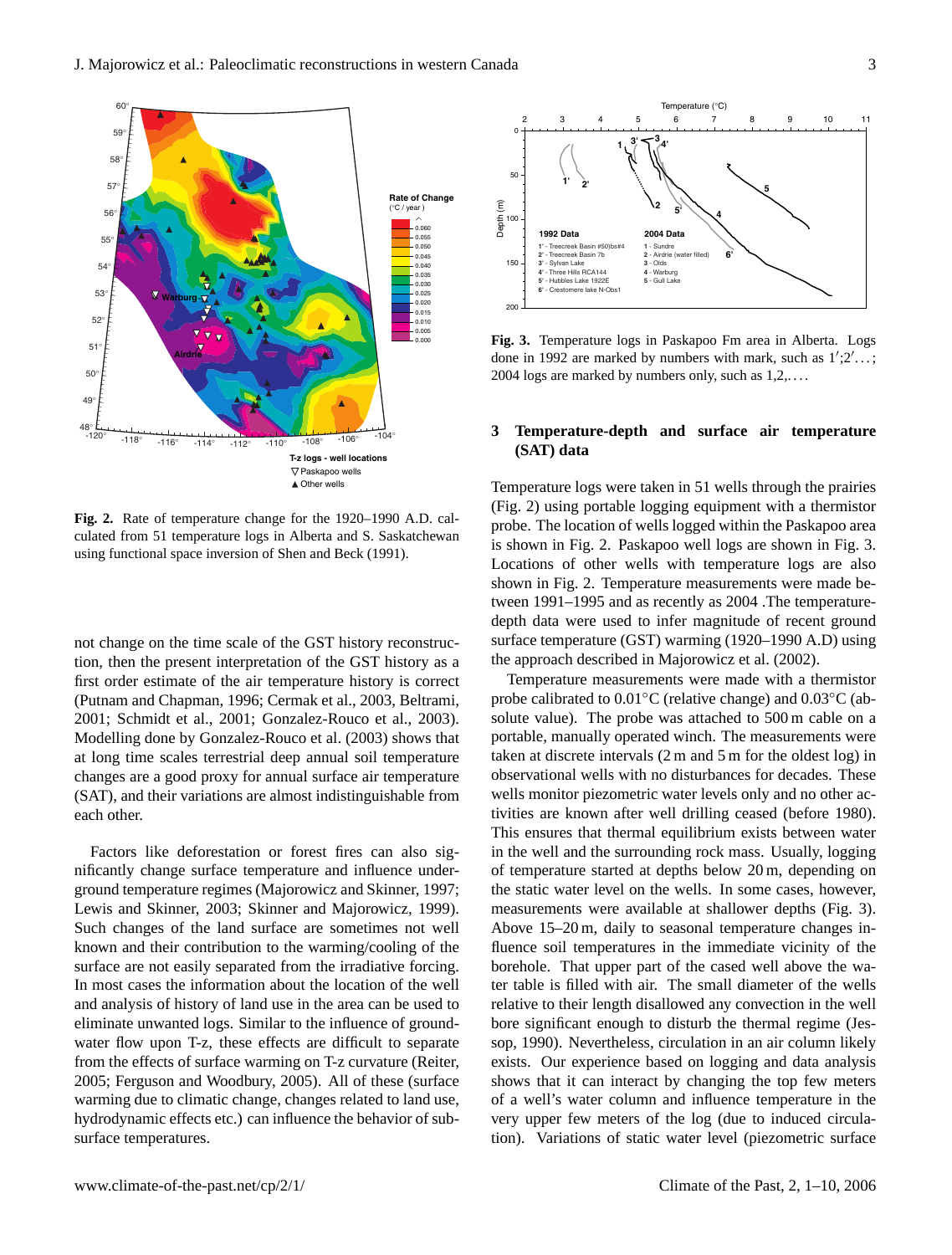

**Fig. 4.** Mean annual surface temperature time series in Calmar Environment Canada observational station. Decadal means are also given.

variations) are constantly occurring and can be several meters seasonally..These depend on several factors like strong correlation with precipitation, surface temperature changes (drying when hot), on-surface vegetation and changes in recharge.

Rock chip and well log derived net rock lithology and rock conductivities of the Western Canadian Sedimentary Basin (Beach et al., 1987; Jessop, 1990) were used in thermal conductivity estimate. Details of conductivity variation with depth were shown in Majorowicz et al. (1999).

Meteorological data (SAT series) like the one illustrated in Fig. 4, from 22 Environment Canada SAT stations, were used in calculations of SAT warming rates for the 1920– 1990 AD (Fig. 5). These are much less variable than the GST rates calculated from well temperature logs (Fig. 2). However, a trend of lower warming rate towards the southwestern Rocky Mountain Foothills is apparent in both maps (Figs. 2 and 5). SAT series are also useful in the calculation of the synthetic response below the ground surface that can be compared with temperature transients from temperature logs in wells.

Surface air temperature data come from the Canadian historical climate network database (Vincent and Gullett, 1999; Vincent, 1998; Zhang et al., 2000, and the recent Environment Canada web based updates). Historical SAT data represent measurements originally made at airports, agricultural stations and rural volunteer sites. Instrument compounds are located over grassed surfaces in order to maintain national observing consistency. The calculated mean annual SAT warming magnitudes for the period 1892 to 1992 varies between 0.3◦ and 1.8◦C across Canada (Environment Canada, 1995). Recent temperature increases have been neither spatially nor temporally uniform (Zhang et al., 2000).



**Fig. 5.** Rate of temperature change for the 1920–1990 A.D. calculated from 22 SAT stations (Banff, Calgary, Campsite, Fort Chipewyan, Fort Mc Murray, Gleichen, High Level, Lethbridge, Medicine Hat, Pincher Creek, R. M. House, Indian Head, Prince Albert, Regina, Saskatoon, Swift Current, Waseca, Birtle, Brandon, Dauphin, Morden and Winnipeg).

#### **4 Results of paleoclimatic model**

In this paragraph we model temperature vs. depth (1- D) from SAT series and assumed POM level (POM=preobservational mean annual temperature) assuming conductive heat transfer. We compare with measured  $T(z)$  anomalies from the single and repeated temperature logs.

The 2004 transient component  $\Delta T(z)$  in the deepest Paskapoo Formation borehole, Warburg (Fig. 3), has been obtained as (i) a posteriori FSI transients from T-z logs (Functional Space Inversion; see Shen and Beck, 1991, for a description of this method) and (ii) synthetic transients based on SAT time series and assumed POM temperature level for the nearby Calmar meteorological station run by Environment Canada (Fig. 4).

A comparison of the 2004 transient component of T-z in the borehole Warburg (Fig. 3) obtained as a posteriori FSI transients with the synthetic transients based on SAT series from Calmar (Fig. 4) which is representative of general SAT warming through the study area (Fig. 5) is shown in Fig. 6. The synthetic curves were calculated for several models:

- 1. POM equal to the 1895–1910 mean;
- 2. POM 0.5<sup>○</sup>C higher than the above mean;
- 3. POM 0.5◦C lower than the mean;
- 4. SAT-boxcar low-POM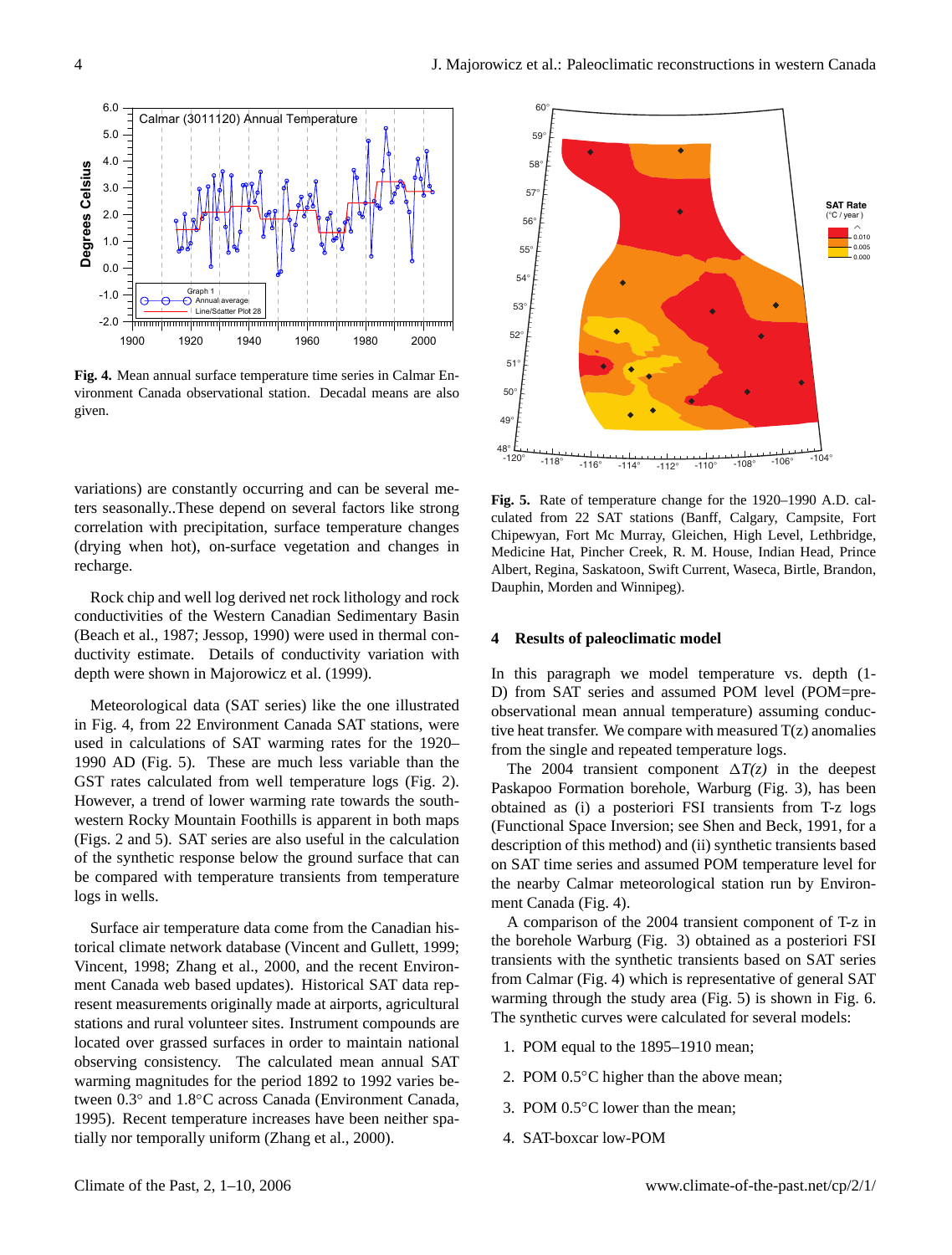

**Fig. 6.** Example of synthetic transient temperature-depth components for year 2004 AD based on Calmar surface temperature forcing and POM (pre-observational mean) assumed temperature. These are compared with FSI (functional space inversion) calculated transient for the 2004 log in well Warburg (Paskapoo Fm), **(a)** – upper left panel; "negative slope" corrected FSI calculated transient, **(b)** – upper right panel. The best coincidence is exhibited by the model with POM=1.1<sup>°</sup>C and the boxcar value 0.6<sup>°</sup>C. It would suggest the long-term SAT mean prior 1790 by about 0.5℃ lower than the SAT values shortly after the boxcar end in the period 1910–1930 (with the estimated mean 1.6℃), **(c)** – lower panel.

In model 4 the SAT data cover the period 1915–2003, their mean value is 2.3◦C. The mean of the first decade 1915– 1924 is 1.55◦C. The "boxcar" period is 1790–1910. The SAT value considered for the gap 1910–1915 is estimated in the same way as in previous calculations and amounts to 1.1<sup>◦</sup>C. There are two free parameters – a long-term mean prior 1790, which is referred to as POM, and the boxcar temperature between 1790 and 1910. The considered POM values are centered ±0.5◦C around the mean of the first observational decade 1915–1924 and attain 1.1◦C, 1.6◦C and 2.1◦C. These values were combined with the boxcar temperatures  $0.6 °C$ and  $1.1\degree$ C. In the case of POM= $1.1\degree$ C, only the boxcar value of 0.6◦C was considered. The results of modeling with use of a boxcar low event are shown in Fig. 6 (lower panel). The box-car – POM – SAT model described in the above point 4 we show in Fig. 7.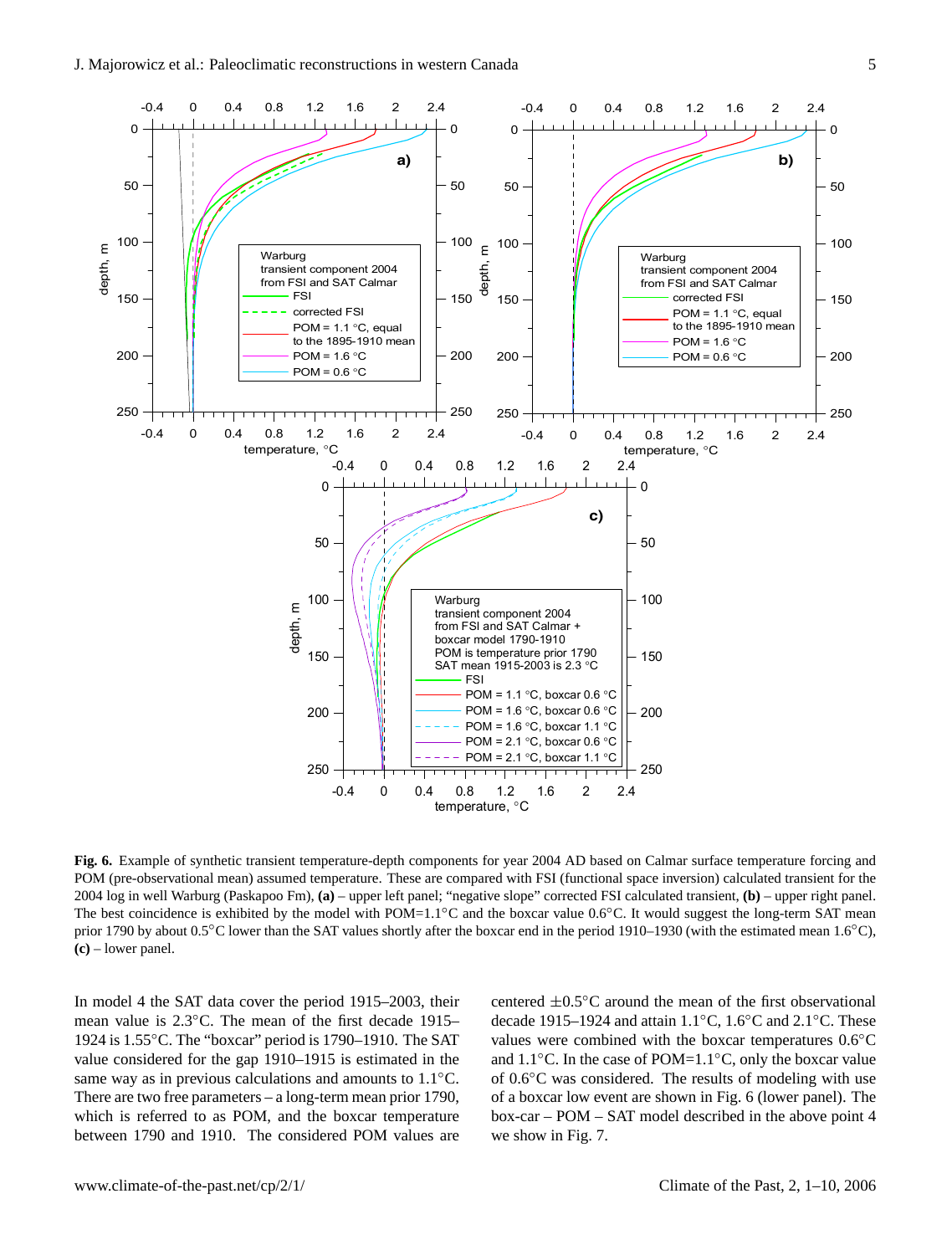

**Fig. 7.** The surface temperature history used as a forcing function in simulating the subsurface temperature transient component shown in Fig. 6c. The lines' colour and style before 1910 correspond to the transient curves shown in Fig. 6c.

Thermal diffusivity used in calculating the synthetic curves was the same as for the FSI, this means  $0.7 \times 10^{-6}$  m<sup>2</sup> s<sup>-1</sup> in the case of Warburg.

We observe that the difference between synthetic and FSI curves is negative below circa 80 m in all cases (Fig. 5a). There could be several possible sources of the observed disagreement. One of them is a problem with short boreholes, where the FSI does not reproduce fully the recent warming. The FSI inversion scheme estimates the undisturbed basal heat flow, and therefore the transient component, by considering a profile that extends to depths where recent climate changes have not affected the temperature profile (i.e. basal heat flow can be estimated accurately). In the case of shallow boreholes it can result in a basal heat flow estimate lower than indicated by a gradient of the lowermost part of the log because of recent GST increases. One of the consequences underestimating basal heat flow would be a spurious minimum of the GST history, frequently observed in the reconstructions of wells shallower than 150 m (see simulations of the synthetic GST histories in Fig. 4 of Majorowicz et al., 2002) and an underestimate of warming amplitudes. We believe that in the case of Warburg log modeled here, this is not the case due to its depth of 250 m, and other sources of the observed disagreement may be sought.

Tentatively, we tried to correct the above disagreement between transients by fitting the lowermost part of a posteriori FSI transients in Fig. 6a to a line and by calculating new transients as the difference of the old ones and the fitted lines. The resulting curve is shown by the dashed line and marked as "corrected FSI" (Fig. 6b). One can see that the degree of coincidence is appreciably better that in the case of the uncorrected one. The corrected FSI transients indicate that the



**Fig. 8.** Example of synthetic transient temperature-depth components for years 1992, 1993, 1996 and 2004 AD based on Calgary station surface temperature forcing and POM (pre-observational mean) assumed temperature level.

POM is 0 to −0.5°C lower that the 1895–1910 means for the nearby Calmar SAT station.

Observed cooling at depth below ca. 100 m (Fig. 6a) may correspond to the cold period during the 1800s experienced in the prairies, but this is difficult to prove due to the lack of instrumental data before the 20th century. The transient component of the Warburg's T-z log agrees with the GST low before recent warming showed in the upper ∼80 m of the Tz transient anomaly. Such temperature lows in the late 18th and all of the 19th century, preceding 20th century warming, explains the negative slope of the T-z transient from measured logs well (Majorowicz et al., 1999, and this paper Fig. 6c). These lows are confirmed by recent tree ring reconstruction done in the Alberta Rocky Mountain (Luckman et al., 1997; Luckman and Wilson, 2005), at the western edge of the Western Canada Sedimentary basin.

One additional possible explanation of the disagreement between transient based on SAT-POM forcing models and measured transient below ca. 80 m is downward flow of groundwater. It will be discussed later in the paper.

Synthetic curves were also calculated for the Calgary SAT station for several years of the last decade (Fig. 8). A model of SAT-POM – equal to the 1895–1910 mean was used as forcing. The thermal diffusivity used in calculating the synthetic curves was the same as for the FSI's (i.e.  $1.0 \times 10^{-6}$  m<sup>2</sup> s<sup>-1</sup>). We have used the thermal conductivity model based on lithology description and literature (Jessop, 1990) assuming thermal conductivities and specific heat of  $2$  MJ/ (K m<sup>3</sup>).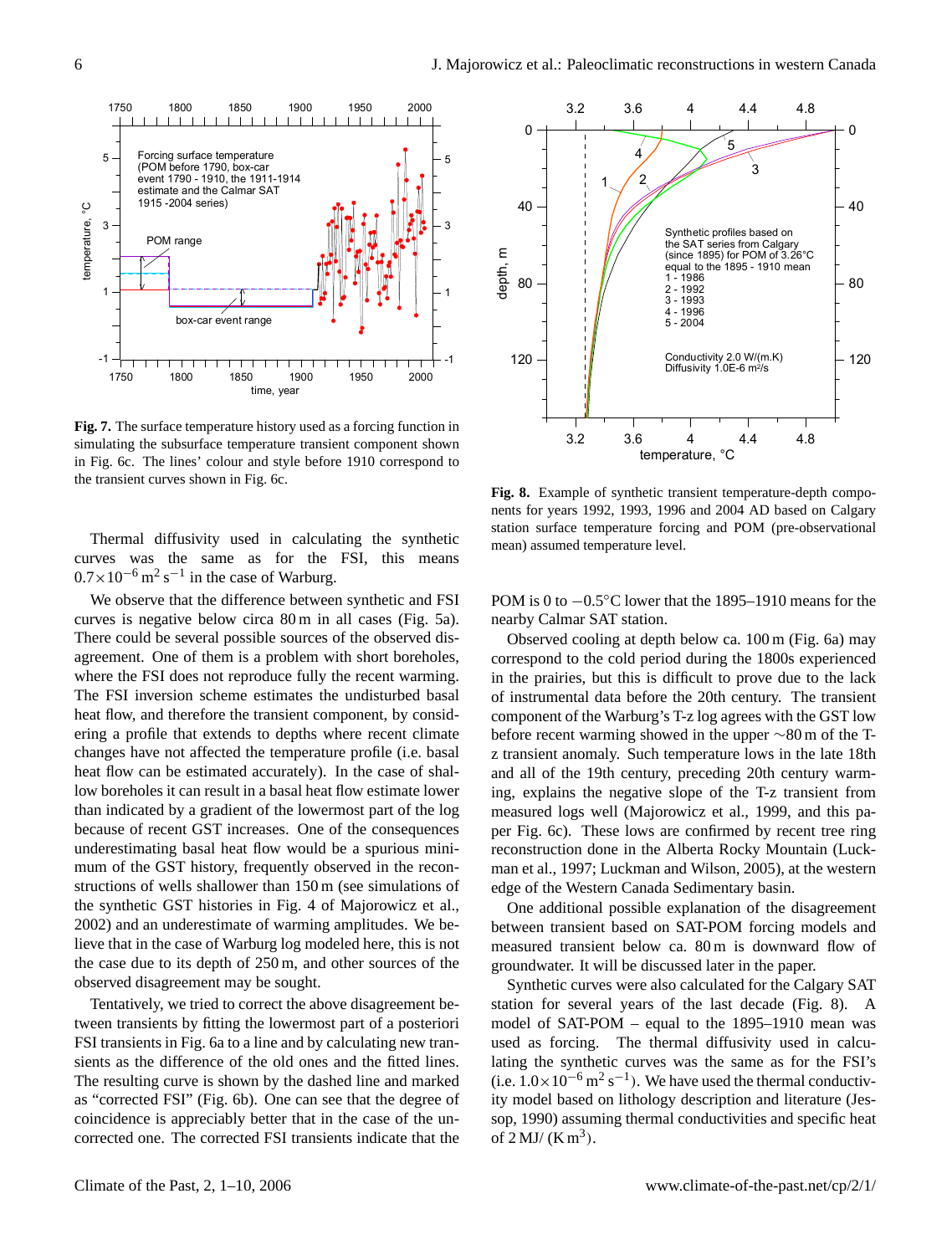

**Fig. 9.** Comparison of transient temperature-depth components of temperature well logs analyzed by Majorowicz and Safanda (2001) for the Canadian Prairies (red curves) with synthetic transients (black curves; mean is marked by green curve) based on SAT-POM model for 22 SAT stations Banff, Calgary, Campsite, Fort Chipewyan, Fort Mc Murray, Gleichen, High Level, Lethbridge, Medicine Hat, Pincher Creek, R. M. House, Indian Head, Prince Albert, Regina, Saskatoon, Swift Current, Waseca, Birtle, Brandon, Dauphin, Morden and Winnipeg). POM level was assumed to be equal to the 1910–1919 A.D. level **(a)** and POM=−0.5◦C (relative to 1910–1919 mean).

The transients calculated independently of borehole measurements from the SAT-POM for all 22 SAT stations, (for locations see Fig. 5) when compared with transients calculated from FSI's of temperature logs in all 51 wells (locations in Fig. 2) show significant difference below 70–80 m depth (Fig. 9) depending on the assumed POM illustrated in Fig. 10. Differences above the errors of measurement are in



**Fig. 10.** Surface temperatures from 22 Canadian stations and their POMs used as forcing functions in caclulating the synthetic transients shown in Fig. 8a. Each curve was reduced by its 1961–1990 mean. The same curves, but with POMs shifted by −0.5◦C, were used in calculating the transients shown in Fig. 8b.

the 70–200 m depth range. The simplification of the model used in the simulations is that POM is an assumed quantity.

The simulated T-z anomaly from SAT-POM model for Calgary (Fig. 8) can be compared with measurements of Tz in one location in Airdrie (Paskapoo Fm), Fig. 11. Deep regional geothermal gradient (25 mK/m) and regional steady state surface temperature 4◦C were used to extract the T-z anomaly. In this case it is apparent that T-z based on Calgary station SAT forcing is much higher than the observed T-z. Two explanations can be given: (1) SAT in Calgary is subject to an urban heat island effect; (2) changes in surface recharge and groundwater flow have disturbed the Airdrie Tz.

The above comparisons show that the observed changes in temperature-depth are only partly explained by the assumed SAT-POM forcing model.

## **5 Groundwater flow consideration**

One of the well known possible causes of observed changes in the temperature-depth curve is vertical water flow (Bredehoeft and Papadopulos, 1965; Reiter, 2005). Here, we analyze possible influence of such effect in the Paskapoo Formation in the western part of Western Canada Sedimentary Basin.

#### 5.1 Geological setting – Paskapoo Formation

The Paskapoo Formation is a mudstone dominated nonmarine unit with a series of interbedded sand channels which can form isolated aquifer units. Channel sandstone beds range up to 15 m, but are typically 5–10 m thick. Sand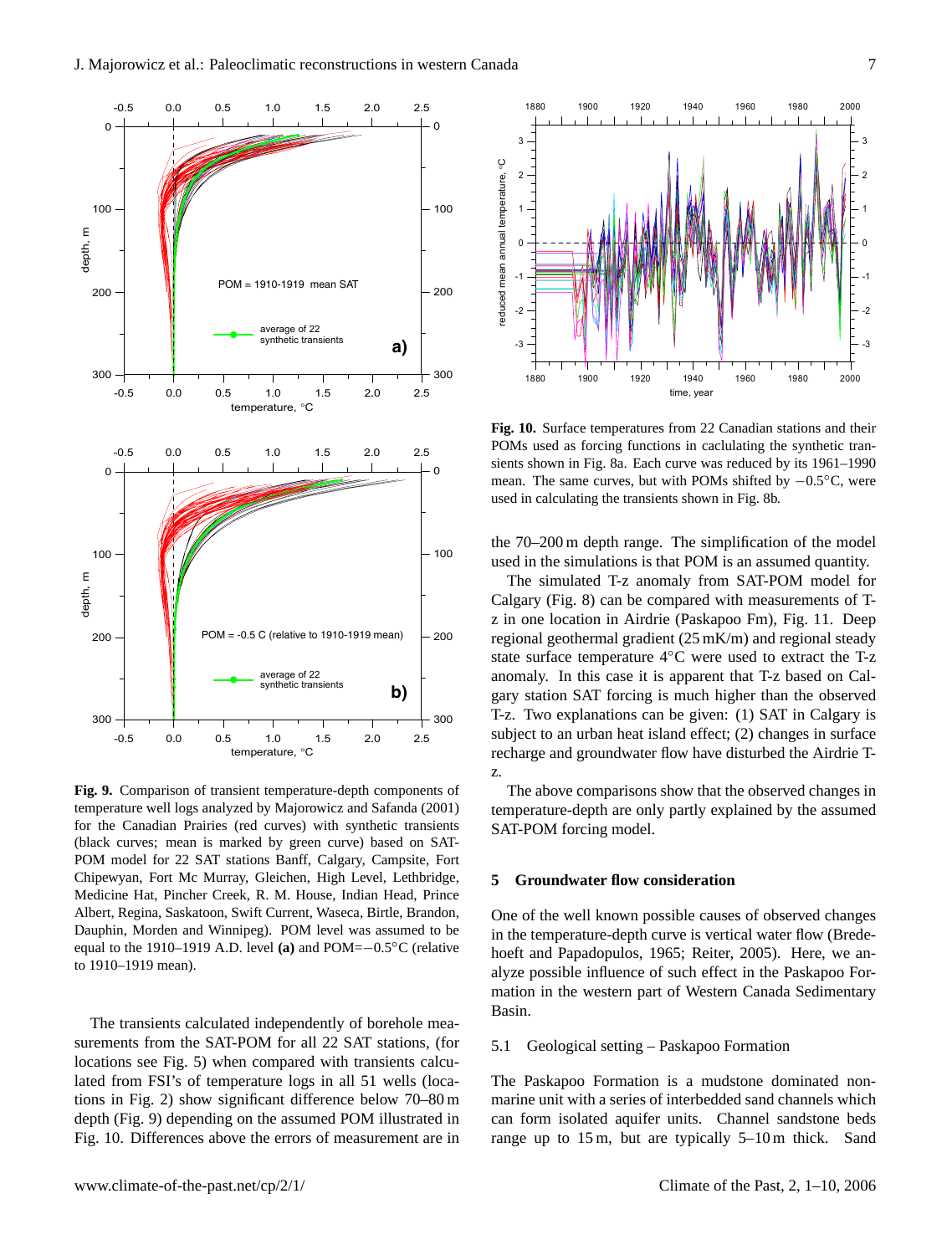

**Fig. 11.** Comparison of T-z anomaly (transient) based on modelled SAT-POM for Calgary SAT station with one based on T-z logs in near by Airdrie well (Paskapoo Fm).

channels are lenticular and can pinch out laterally over short distances (100–150 m or more). However basal sand units can intercalate to form more extensive sheet sands. Sand units have a dominant intergranular porosity with a range from 5 to 30%, and averaging 19% over the formation. Sandstone permeability's are typically very low (average 10−<sup>14</sup> m<sup>2</sup> ) with the exception of basal coarse-grained sand units ( $\sim$ 10<sup>-12</sup> m<sup>2</sup>). Limited paleocurrent data suggests a general northeastward trend to channel sands suggesting that aquifer units within the Paskapoo have greater continuity on average along that orientation.

The fluvial sandstones of the Paskapoo are interbedded with light grey to greenish or brownish, sandy siltstone and. These fine grained facies form intervals several to several tens of metres thick between the major sandstone horizons and likely act as affective aquitards except where connected through fracture systems.

# 5.2 Modelling of groundwater flow and SAT forcing upon temperature – depth

The typical profile associated with downward flowing groundwater creates a lower downward curvature (Bredehoeft and Papadopulos, 1965, and Reiter, 2005). This tends to show up as recent warming in the upper part of the profile and cooling at depth when 'corrected' from a linear geothermal gradient, assuming that the temperature profile can be described by Eq. (2). This equation neglects advective heat flow. The type of perturbation that would be associated with downward flow of groundwater depends on recharge rates, depth and time.

Stallman (1963) provided differential equation that describes the flow of heat and ground water in one dimension for a homogeneous and isotropic porous medium:

$$
\kappa_e \frac{\partial^2 T}{\partial z^2} - c_f \rho_f \frac{\partial (v_z T)}{\partial z} = c_{\text{sat}} \rho_{\text{sat}} \frac{\partial T}{\partial t}
$$
 (5)



**Fig. 12.** Comparison of T-z logs calculated using SAT forcing based on Calmar **(a, b)** and Calgary **(c, d)** stations and assumed ground water recharge rates of 25 mm/year (a, c) and 100 mm/ year (b, d). The model results with a 5 mm/yr model for the Calgary SAT **(e)** show the temperature profile is pretty straight for a recharge rate this low.

where  $k_e$  is thermal effective conductivity, T is temperature,  $c_f$  is the specific heat of water,  $\rho_f$  is the density of water,  $v_z$ is specific discharge,  $c_{sat}$  is the specific heat capacity of the saturated porous medium and  $\rho_{\text{sat}}$  is the density of the saturated porous medium. This assumes steady-state fluid flow, which likely is not the case. However, it appears that drastic hydrological changes would have to occur before this becomes an important issue. In the current study, this equation is solved numerically using MULTIFLO (Painter and Seth, 2003), which utilizes an integrated finite difference formulation

The results of the advective-conductive models assuming groundwater recharge rates of 25 and 100 mm/yr were calculated in this paper for Calgary and Calmar stations assuming SAT records as forcing (Fig. 12). The method described in detail by Ferguson and Woodbury (2005) was used. We have estimated the approximate surface temperature to which the SAT anomalies are added or subtracted from by extrapolating the Airdrie and Calmar profiles to the surface, (5.2 and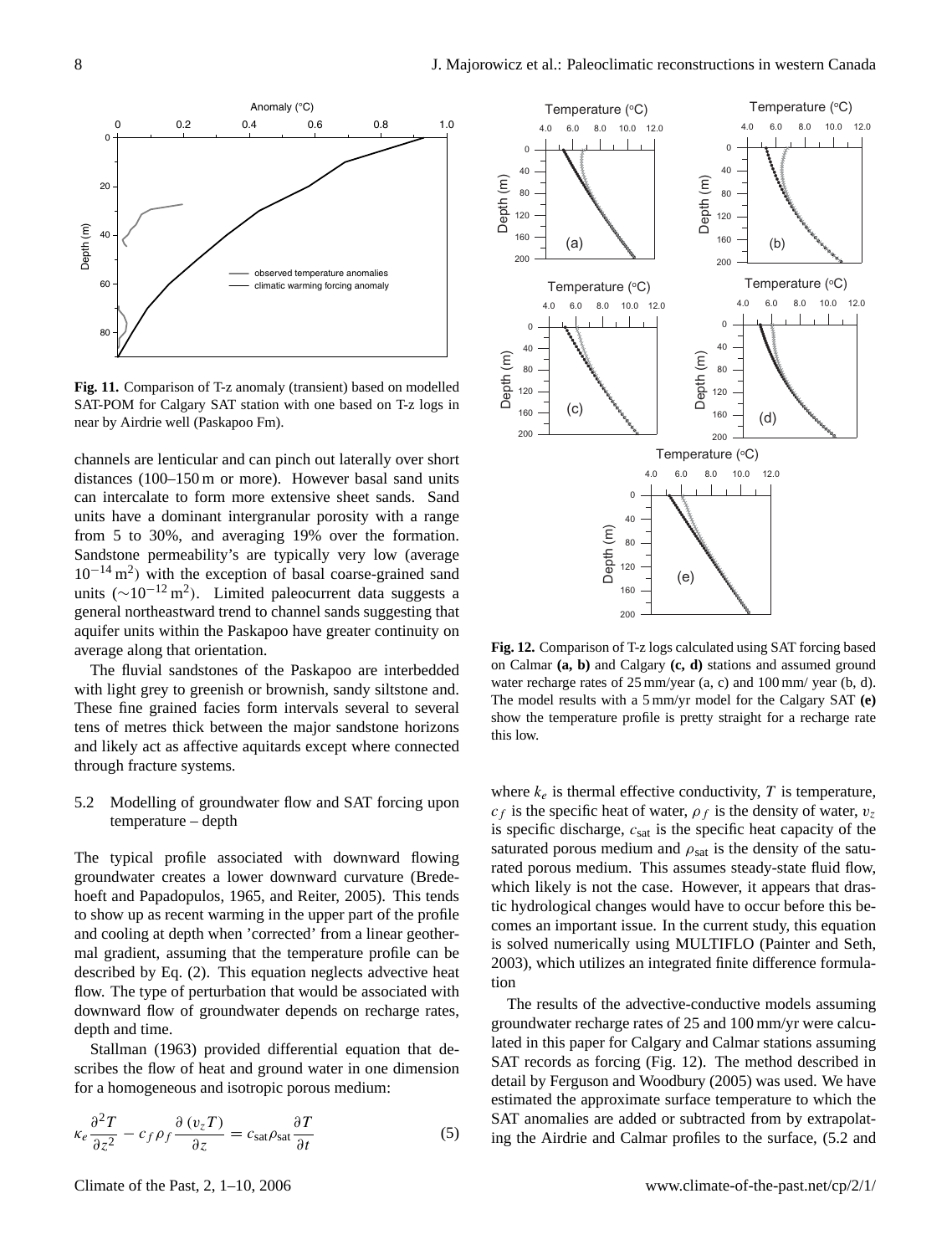5.3◦C, respectively). We have used a fixed temperature at the bottom of the aquifer and fixed pressure boundary condition. In both cases we have used a temperature of 10.6◦C at the base of the model at 200 m, based on an extrapolation of the Warburg log. These models are by no means perfect because we know little about the seepage velocities of water over the broader area, and there is most likely horizontal flow of groundwater that should be considered as well. Recent estimates for long term recharge rates into the Paskapoo Formation in the Spyhill area north of Calgary suggest minimal recharge rates (∼5 mm/yr, T. Van Dijk, personal communication, 2005). For this very low value, 5 mm/year, model T-z shows no curvature.

While the high end recharge rate used here suggests that for the extreme case some of the observed curvature in the profiles, especially the Warburg profile, could be due to groundwater flow, it is more likely that the low recharge rates in this semi-arid region would have minimal impact.

#### **6 Discussion and conclusions**

Modelling and observations presented above show that differences higher than the error of measurement are observed between the model based on surface forcing (observed SAT plus assumed POM) and observation. It is mainly due to our poor knowledge of the climatic history before the observational period and poor knowledge of other factors like groundwater flow, snow cover trends etc. These factors are difficult to distinguish from each other without additional independent information about the climate preceding the observational SAT record.

The transients shown here for all of Alberta and S. Saskatchewan (51 wells) and transients modeled here for 22 SAT stations (Fig. 9) agree well with the example analyzed for the Paskapoo Fm well in Warburg (Fig. 6) despite the fact that the majority of wells are outside the area of Paskapoo. There are only 11 Paskapoo logs available (Fig. 3). Significant disagreement exists between modelled transients of T-z SAT-POM models and transients based on measured T-z profiles. The disagreement is most significant in the 70–200 m depth interval.

A "Box-car" model approximating lower temperature in 1800's preceding 20th century warming used by Majorowicz et al. (1999) and this paper (Figs. 6c, 7) can explain the observed discrepancy and model the observed negative slope of temperature transients below 80 m depth. While the observed cooling at this depth may correspond to the cold period during the 1800's experienced in the prairies, it is difficult to prove due to the lack of instrumental data. There is support of the above explanations in proxy record from tree rings in the Alberta Rocky Mountain's Colombia glacier region (Luckman et al., 1997; Luckman and Wilson, 2005). A temperature low of the late 1700s through 1800's is apparent from the tree ring based temperature history reconstruction of Luckman et al. (1997). These data however, unlike well temperature based reconstructions are based on growing season only and do not contain the same information.

Groundwater flow was examined as another possible explanation. Downward groundwater flow creates T-z curvature and this tends to show up as recent warming in the upper part of the profile and cooling at depth when reduced. However, proxy SAT reconstructions indicate that 1800s cooling was present and this would be enough to explain T-z observations. If this is the case, it would be consistent with recent work suggesting long term recharge rates are significantly lower than the modeled 100 mm/year. Even models using recharge rates (25 mm/yr) at five times the estimated average values do provide evidence that groundwater flow could significantly affect temperature profile. Thus the temperaturedepth curve in this region can be explained to a large extend by surface cooling/warming models alone, without assumption of significant advective heat transport.

While most of the observed transients can be explained by surface temperature change, the deviation of the transients from well temperature logs from the synthetic transients based on SAT-POM model exists. Assuming lower POM's will make that difference even larger. However, the assumed POM constant level of temperature before the start of observations in the early 20th century may not be valid and the local 19th century surface temperature low related to Little Ice Age could explain observed temperature's transient (Majorowicz et al., 1999).

The results show that in the data set presented here, SAT forcing is the main driving factor for the underground temperature changes diffusing with depth. It supports validity of borehole temperature paleoclimatology hypothesis that the ground surface temperature is systematically coupled with the air temperature over time periods of decades). The analysis of the transient temperatures with depth presented here also supports the validity of the assumption that the changes in ground surface temperature diffuses mainly by conduction into the subsurface and impose a transient "climate" signal on the steady-state geothermal gradient. These are limited to the sites in which no hydrogeological disturbance or land surface changes were observed.

*Acknowledgements.* We would like to thank Environment Alberta and Saskatoon Research Council for giving us access to the well sites. Ed. J. Jaworski (S.R.C) and Metro Magas (Environment Alberta emeritus) assisted with guidance and removal of the piezometers for the time of logging of temperature.

Comments of anonymous referee and V. Rath were very helpful in constructing a final version of this paper.

This material is partially based upon work supported by the GSC Calgary , EC Downsview and the NSF under Grant No. 0318384.

Edited by: V. Rath